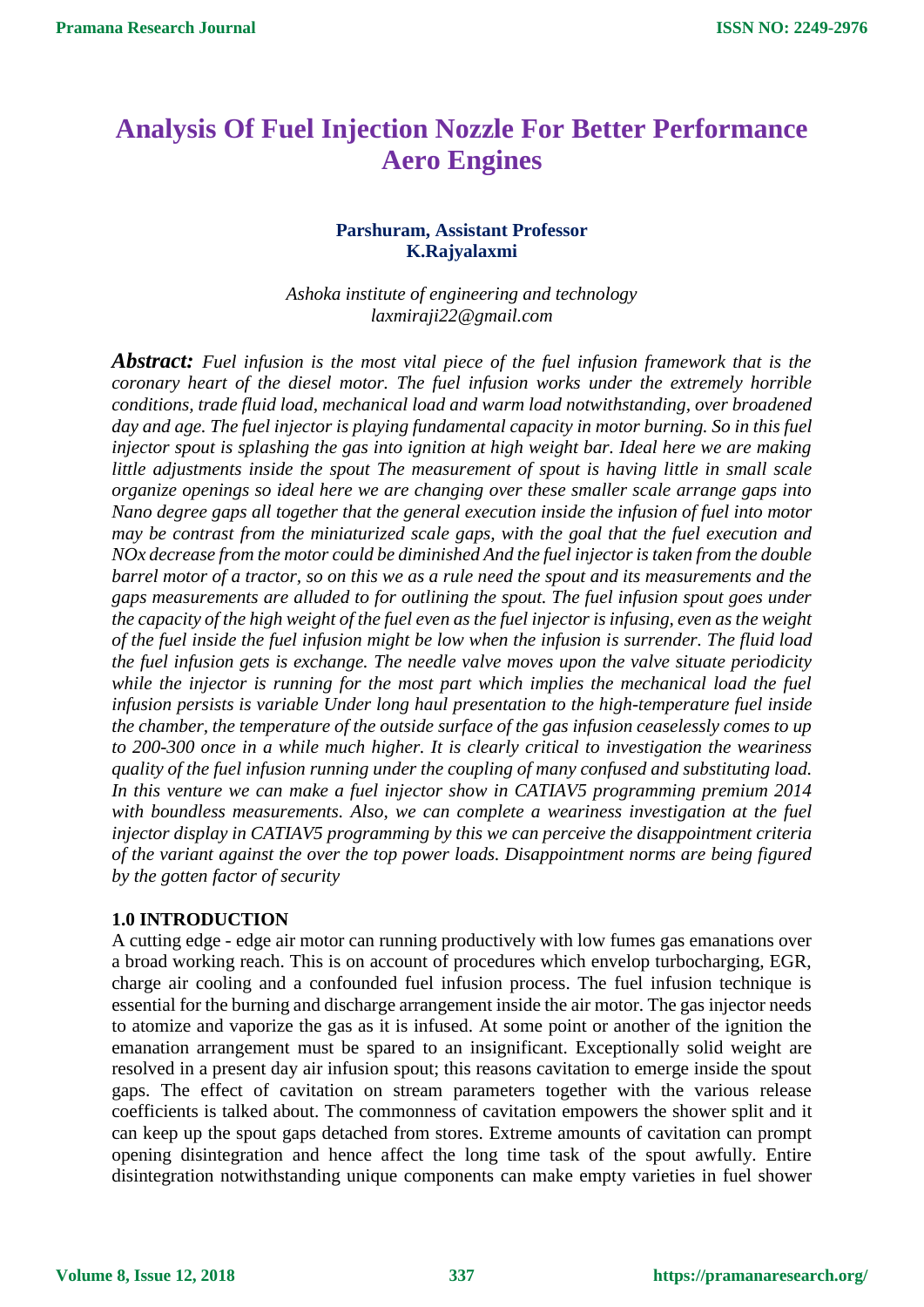drive, mass drift, infiltration and so on. This is a totally critical inconvenience in any low discharge diesel motor, specifically throughout homeless people, as not as much as best quality level conditions should be dealt with. The effect of empty to empty minor departure from fuel utilization and emanations isn't in every case generally perceived and this postulation adds to the division. As a major aspect of these artistic creations a fuel splash energy measurement gadget transformed into developed and tried. Any car motor wants in order to perform brief advances between stand-out burdens and speeds, supposed homeless people. In a turbocharged diesel motor with EGR issues related with the turbocharger and the EGR circuit emerge.

#### **DESIGN CONSIDERATION:**

Nozzle consists of three parts they are:

- Nozzle End dish
- Nozzle cone
- Nozzle neck

 Nozzle end dish is settled to burning chamber (schematic chart of rocket is appeared in figure-1). So the left end of the Nozzle end dish is obliged i.e., interpretation and rotational developments are captured (ux=uy=uz=o).

#### **PROBLEM SPECIFICATION:**

Nozzle is joined to ignition chamber. It applies high weights and temperature. So to recognize the frail the part and diminished the pressure caused by these weights. The aggregate issue is gathered at the basic part is the spout end dish.

#### **2.0 LITARATURE REVIEW**

**[1] Z. Beefing, A.M. Gomes (2000)** the most essential, trouble with the diesel motors, because of gas dispersion is non-uniform, and this reasons the ignition mix non-stoichiometric. Therefore, the ignition way inside the DI diesel motor is heterogeneous in nature. It reasons the expansion the outflows air. Fluid gas is infused through the spout by means of the gas infusion framework into the chamber by means of the stop of pressure stroke. The fluid fly leaving the spout ends up tempestuous and spreads out as it entrains and blends with the inchamber air. The external surface of the fuel fly separates into beads. The fundamental mass of gas will vanishes first consequently creating a gas vapor-air blend. Huge beads offer a higher infiltration anyway littler beads are needful for speedier blending and vanishing of the fuel. The showered fuel development experiences the opposition from the thick in chamber liquids and breaks into a splash. Facilitate they vaporize and blend with compacted high temperature and high worry in-barrel liquids. At this stage the in barrel liquids have over the self-start temperature of the fuel.

**[2] L. Allocca, G. Vijaya Kumar Reddy (2012),** The essential requesting circumstances over the span of developing new diesel motors for traveler vehicles lie inside the strict future discharge law in blend with the customer's desires for routinely enhancing all inclusive execution. For example, the discharge constraints of Tier 2 Bin 5 require a complex after cure machine and a solid ignition approach that limits outflows inside the method for them being for quite some time set up. Improvements in the time of Diesel Injection (DI) structures have played in basic position inside the upgrades which have been made up hitherto. Joining the rebate in spout opening widths through better buoy characteristics with extended infusion weights offers a chance to create motors giving radical quality thickness and diminished outflows. The essential inconvenience to these present splash empty geometries is they regularly endure a decrease of intensity yield throughout the entire through time activity.

**[3] Kasianantham Nanthagopal (2011),** Included mixing tridecane, which has relative properties to diesel fuel, with a modestly low limit included substance when mixing the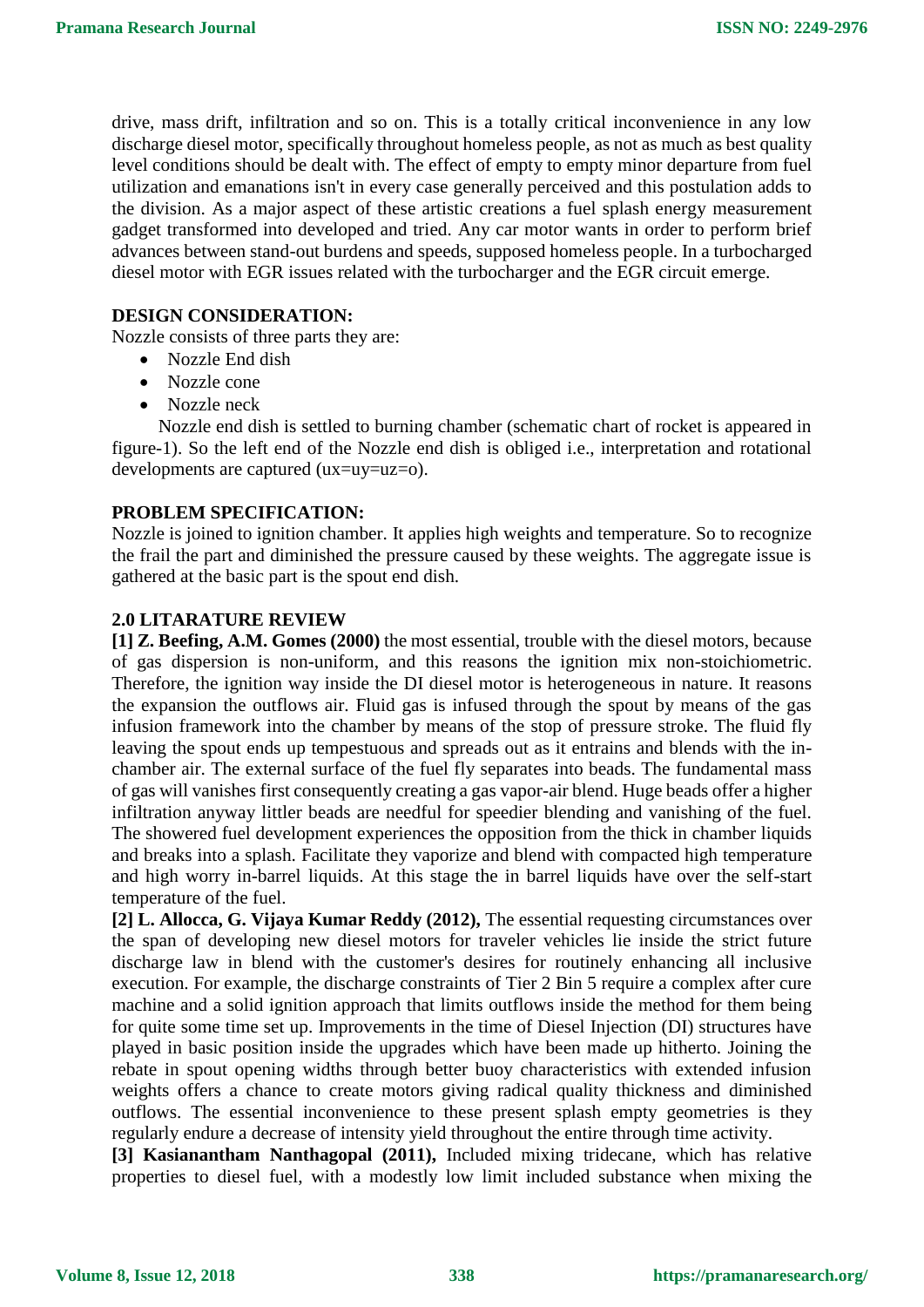empowers the vapor-liquid equalization in the two-arrange district, where both liquid and vapor of both fuel parts are accessible, was considered. By controlling the degree of included substance the makers could control the physical methodology in the sprinkle, for instance, fuel dissemination and vapor-air mixing. In the two-organize area, spoke to the vapor of the lower limit fuel directions, with the vapor of the higher limit fuel matching. The vapor of the higher limit fuel would not be accessible under comparable conditions if it was the fundamental part display in the system as this locale lies underneath the fuel's submerged vapor weight line, This exhibits blending a low gurgling fragment fuel with a high foaming portion fuel prompts a development in fuel vanishing and in this manner multi section pipes, for instance, gas, are more exposed to streak rising than single segment powers.

**[4] Chang Sik Lee (2008)** The fuel stream Coefficients got from the trial results at consistent drift conditions inside the spout are in correlation with the aftereffects of the CFD investigation. stream coefficient testing instrument developed at The ERL yields adequately accuracy, with less expensive vulnerabilities of the estimation. To refine the accuracy of the measurement, with the asset of characterizing the right cost of the weight distinction, the weight downstream of the spout should be estimated, or the spout capacity ought to be adjusted along these lines, that the liquid would be infused on the double into the estimating Plexiglas For the indistinguishable reason, Plexiglas barrel with high ovalness ought to get supplanted with the glass Plexiglas chamber with right circle move-portion. The gave experimenting with gadget moreover permits the measurement of the float coefficient independently for every spout empty, which carries higher examination with the aftereffects of CFD investigation while the streamlined designs, presenting least complex one empty, are connected.

**[5] Zhou, D. M. Ziang, Z. H. Huang (2000),** the shower streams roughly the injector pivot. Investigation of the 0.5 bar picture demonstrates that there is no substantial revolution of the splash, as an option, extra interstitial streams widen among the rule streams and the essential streams themselves scatter, as seen by utilizing when the strain has achieved zero.2bar, the first streams are relatively undetectable and the interstitial streams overwhelm the shower. Since the strain is comparatively diminished these streams stretch out in the spiral course and blast in width. It is likewise seen at zero.1bar that more streams develop in the middle of the interstitial streams. It isn't in every case clean regardless of whether these are the one of a kind streams returning or the improvement of most recent streams. The nearness of shower between the standards is because of the communication between singular streams as the splash crumples inwards. This connection, which can be grouped by the separation at which the individual streams are joined, 5 increments with expanding superheat, the arrangement of vortices because of streamlined cooperation between the fuel shower and the encompassing air. While in a weight whirl injector steroidal vortices shape within and outside of the cone, in a multi opening injector the vortices conform to each shower stream.

## **3.0 METHODOLOGY**

Air motors execution and emanation qualities are to a great extent administered by fuel atomization, That is certainly rely upon the interior stream of spout injector.. Fuel is infused in the chamber at a high strain to enhance the atomization and splash lead of the fuel. All through the stream in injector the weight power of the fuel gets changed into the active vitality on the estimation of weight vitality. Because of the huge fall inside the weight at the Inlet of the spout injector, cavitation marvels happen. As we drift toward the exit of the spout the cavitation wonders diminishes Cavitation can upgrade shower separation and improves the general execution of diesel injector frameworks.

CATIA empowers the blueprint of electronic, electrical, and flowed structures, for instance, fluid and HVAC systems, the separation to the production of documentation for collecting.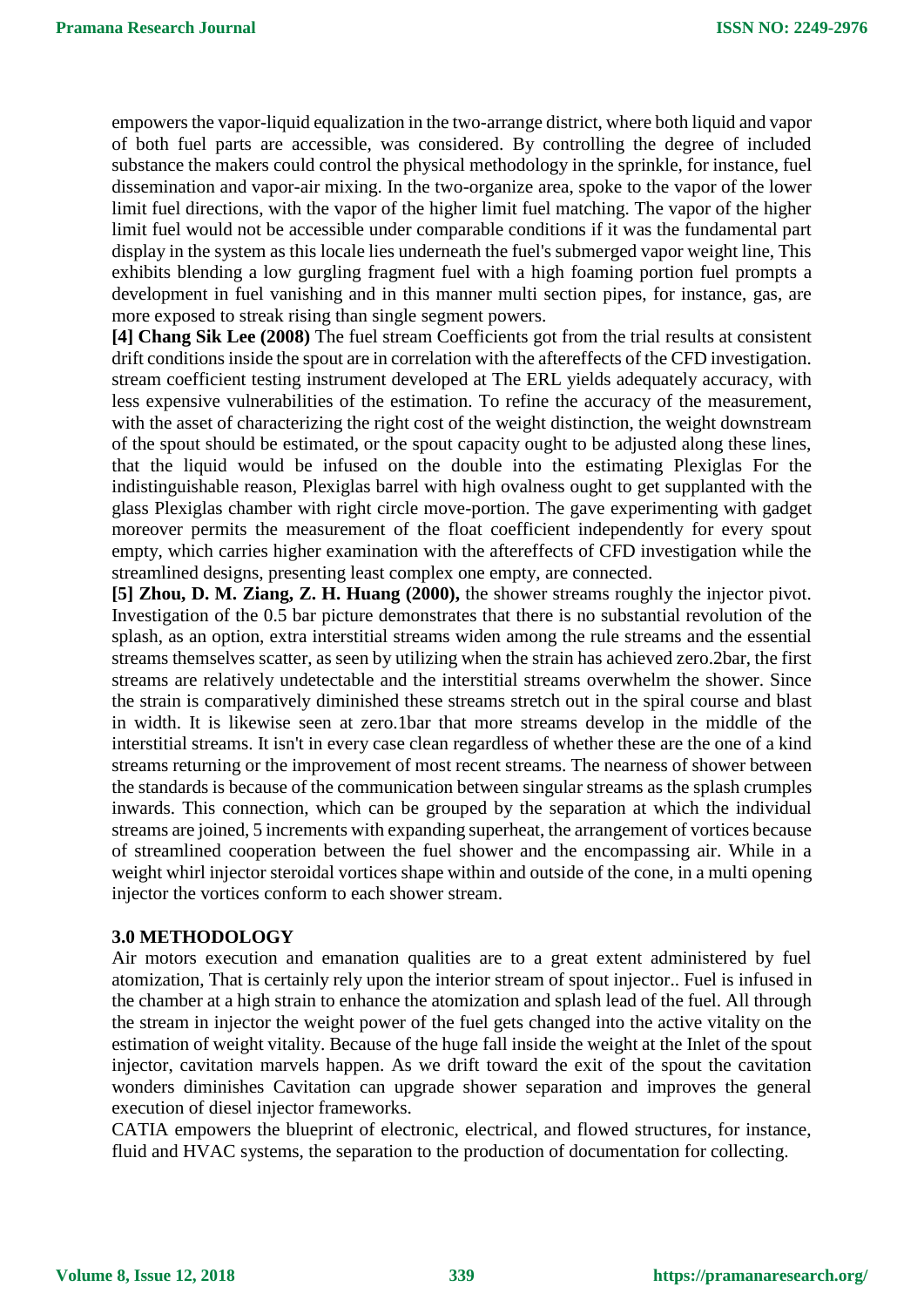

#### **FIGURE: nozzle geometric views**

1. Pick menu way Main path **Main Menu>Preprocessor>Element Type>Add/Edit/Delete**. The Element Types dialog box appears.

- 2. Tap on Add. The Library of Element Types exchange box shows up.
- 3. In the left parchment box, click once on "Auxiliary Solid."
- 4. In the correct parchment box, click once on "Quad 4node 42."
- 5. Tap on Apply.
- 6. In the correct parchment box, click once on "Block 8node 45."
- 7. Tap on OK.
- 8. Tap on Close in the Element Types discourse box.



 **Figure: Nozzle view** 



 **Figure: Nozzle body**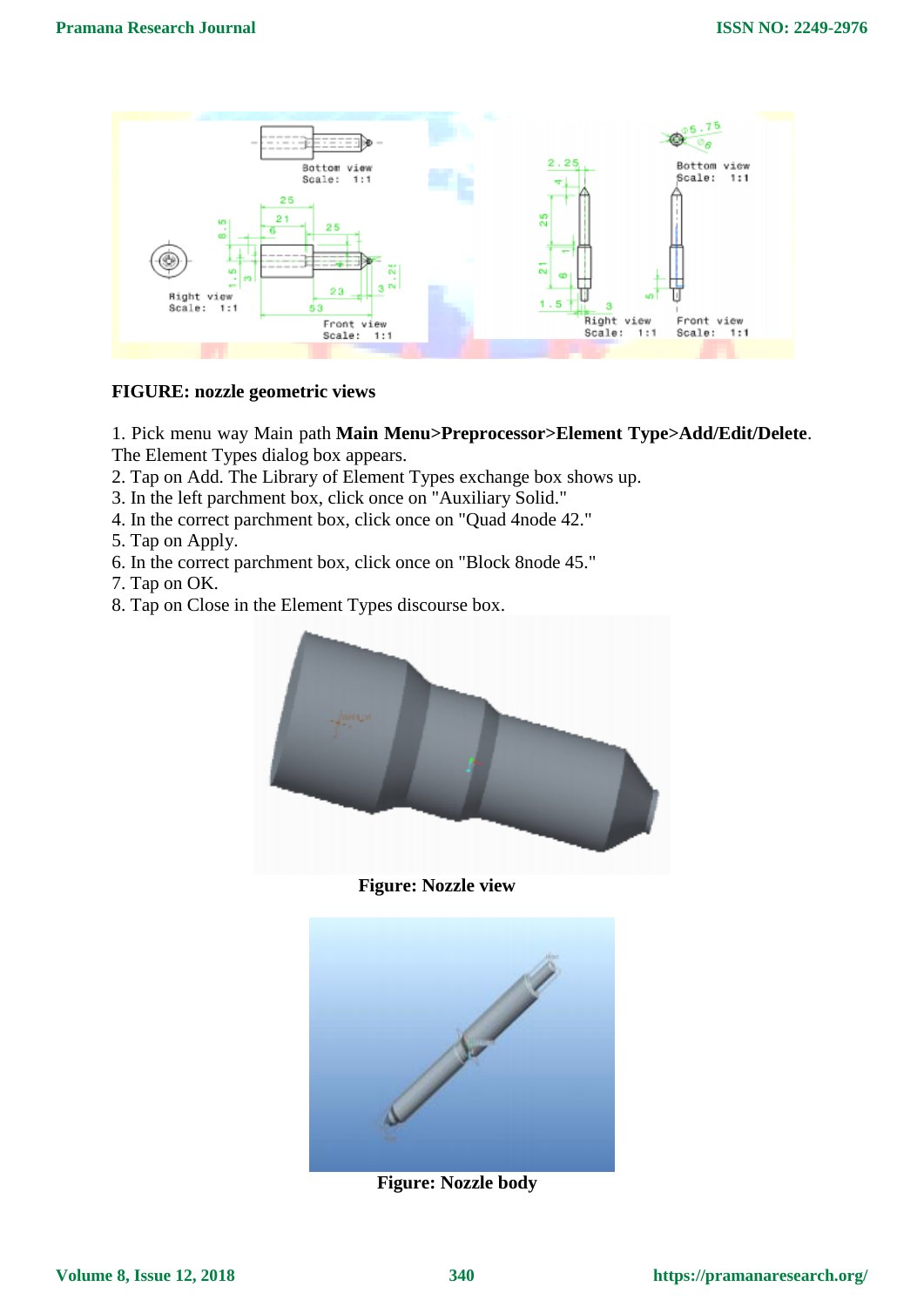

 **Figure: Nozzle pin** 



 **Figure:** Typical numerical grid used for the simulation of the flow in the spray flash



 **Figure: Geometric model of spray flash 3D view**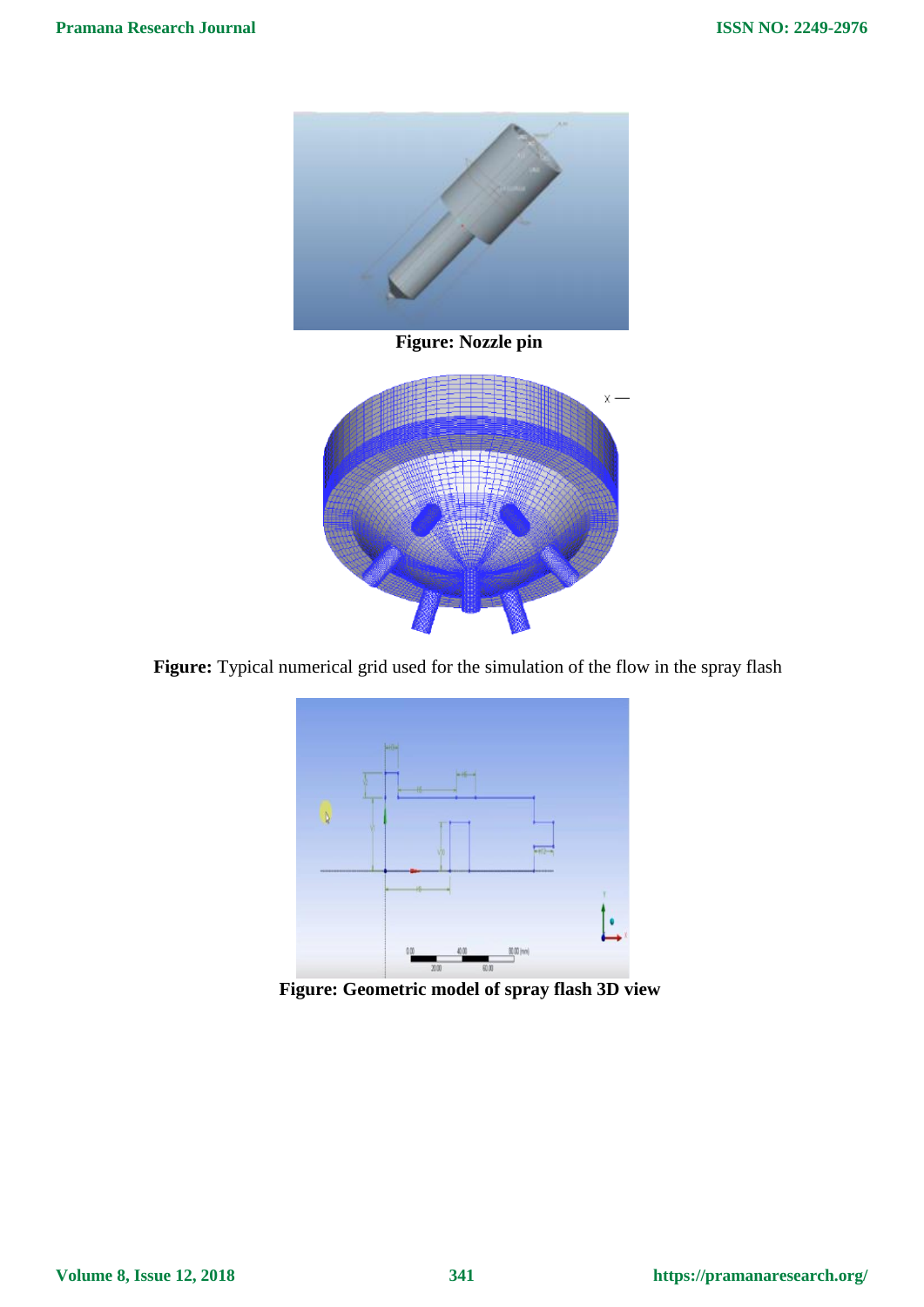

 **Figure: Geometric dimension model of spray flash**

## **4.0 RESULTS**

Nozzles are accessible a determination of shapes and sizes relying upon the mission of the Aero motors, this is vital for the comprehension of the execution attributes of rocket. United different spout is the greatest regularly utilized spout because of the way that in the utilization of it the fuel can be warmed in burning chamber. In this task the spout changing over the uncommon spout parameters and unique liquids at outstanding speeds

Contingent on the part or auxiliary detail geometry, its manufacture or the material utilized, four fundamental parameters can impact the weakness quality



 **Figure: nozzle total deformation**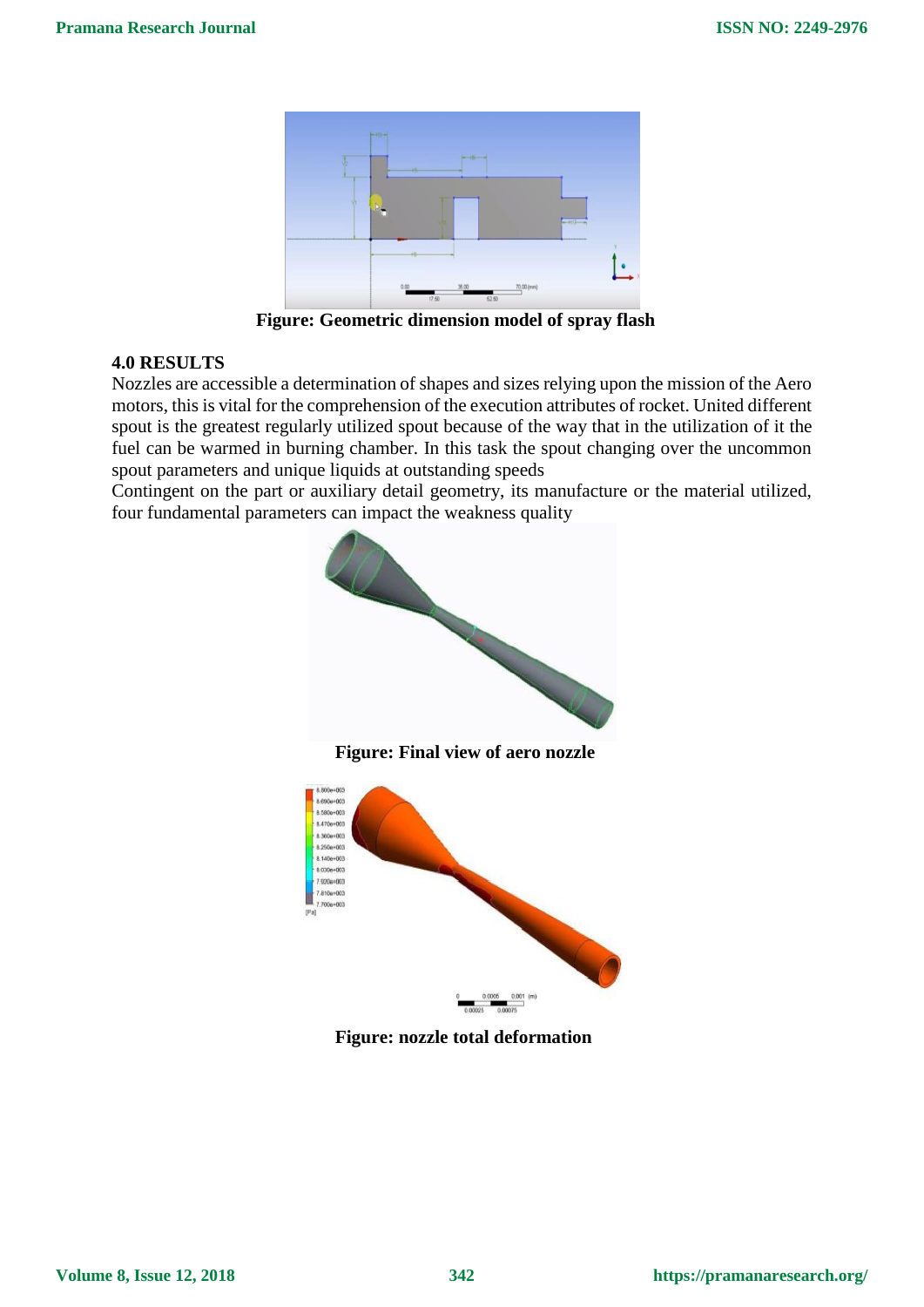



**Volume 8, Issue 12, 2018**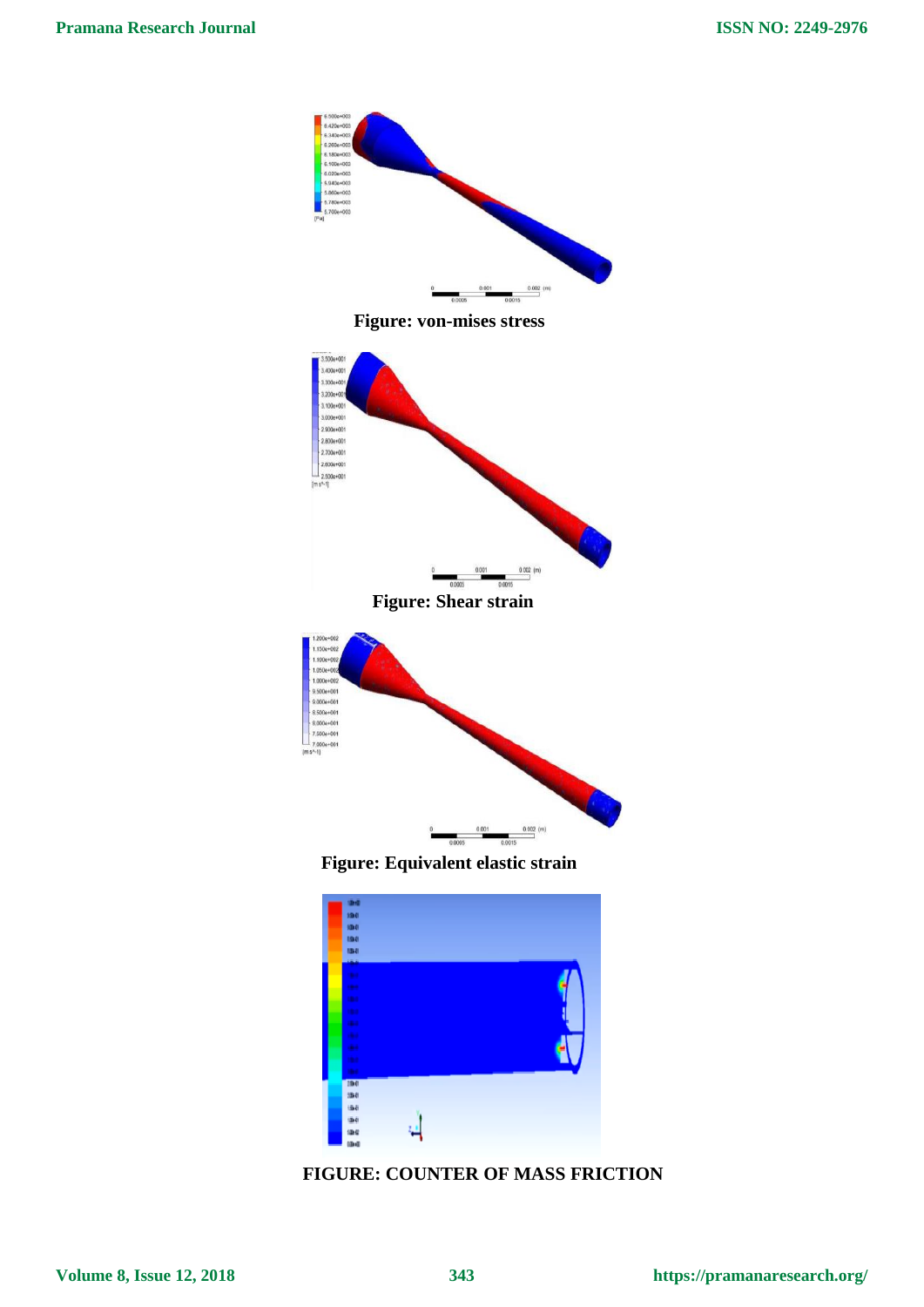

 **FIGURE: MASS FRICTION POLLUTANT VIEW**



# **FIGURE: COUNTER OF MASS FRICTION 2**

| Table shows fuel hijection aero engine hozzle analysis unterent variations |              |                |
|----------------------------------------------------------------------------|--------------|----------------|
| <i>parameters</i>                                                          | maximum      | <b>Minimum</b> |
| total deformation                                                          | $8.800e+003$ | $7.700e+003$   |
| von-mises stress                                                           | $6.500e+003$ | $5.700e+003$   |
| shear stress                                                               | $3.500e+001$ | $2.500e+001$   |

# **Table shows fuel injection aero engine nozzle analysis different variations**

Equivalent elastic strain  $1.200e+002$  7.000e+001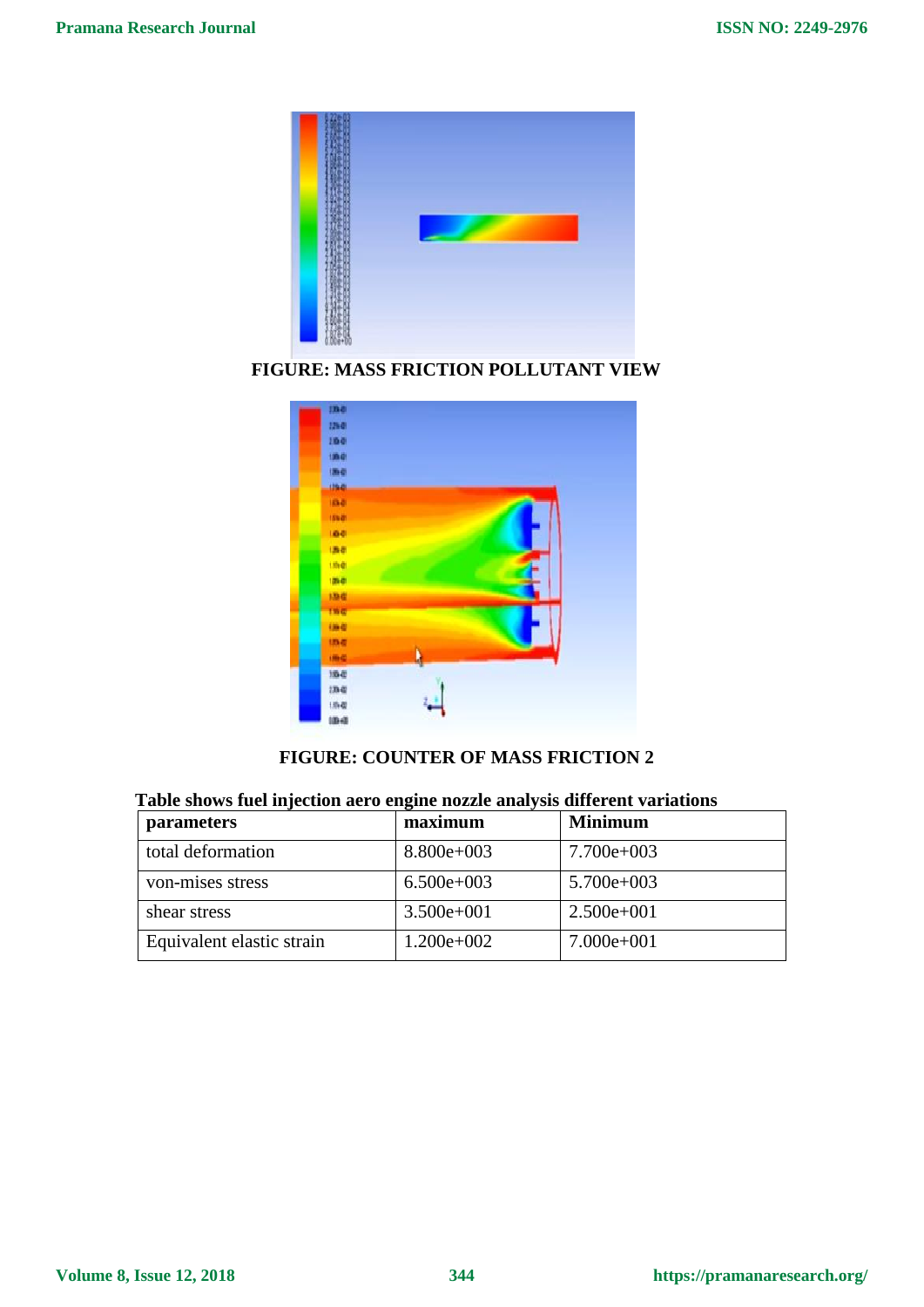

**Graph: 4.1 aero engine nozzle analysis different variations**

#### **5.0 CONCLUSION**

The fuel injector immediately infuses gas into the immediate fuel infusion gadget. The injector is an exceptionally confounded segment, and huge research has been done to enhance it. In my work demonstrating the advancement of fuel injector gadget to decrease chocking inconvenience that is by and large happen in bio diesel motor. The infusion spouts and their separate spout holders are indispensably fundamental added substances situated between the in-line infusion pump and the diesel motor, its highlights are as metering the infusion of gas, control of the gas, characterizing the charge of-release bend, Sealing-off contrary to the burning, chamber By watching the CFD examination of diesel motor spout the pressure, speed, warm switch cost and mass drift expense esteems are will increment through expanding the delta speeds and bringing down the spout dia. So it could be closed the air motor spout effectiveness have been all the more even as the spout dia. Declines. Redesigns inside the fuel infusion structures of inner ignition motors can considerably reduce the emanation of hurtful contamination. The fuel infusion machine creates the splash, which straightforwardly influences the burning of the gas, which thus decides the generation of contamination. Be that as it may, the data of this causal relationship stays indistinct. The objective of this task is to comprehend the stream inside fuel injector spouts and the suggestions for the downstream spray.